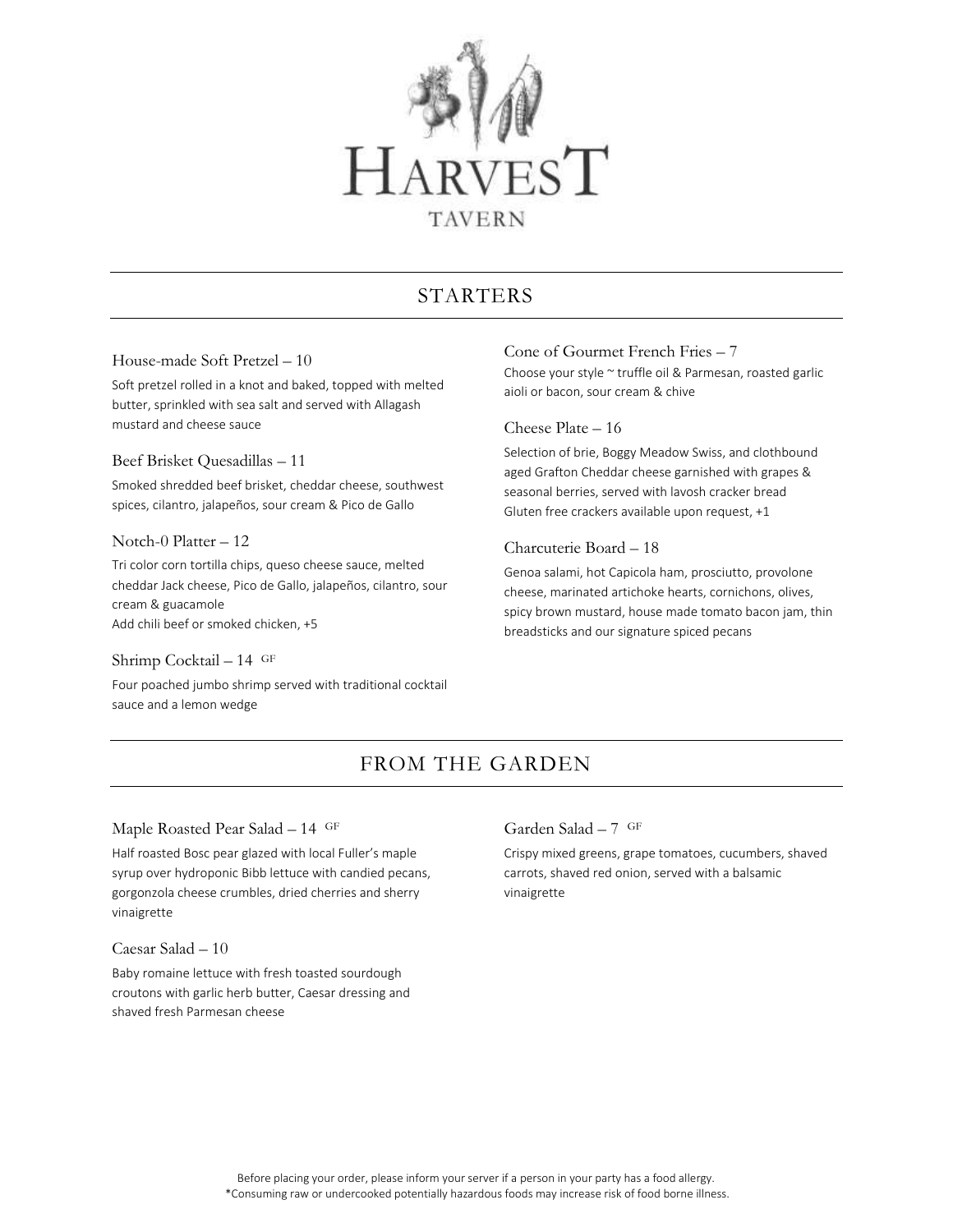New England Clam Chowder – 8 Atlantic clams, potatoes, cream, celery and onions French Onion Soup Gratinée – 9 Traditional style with a toasted herb crouton and melted Gruyère cheese

# BURGERS & SANDWICHES

*All sandwiches & burgers are served with our signature French fries. Gluten free bread available upon request, +1*

## \*Mountain View Burger – 16

Half pound seasoned burger (chuck, short rib & sirloin) with choice of cheddar or Swiss cheese, North Country Smokehouse Bacon, lettuce, tomato, onions & pickles

#### \*Chicken Bacon Ranch – 14

6 oz Grilled chicken, cheddar cheese, lettuce, tomato, North Country Smokehouse Bacon, ranch dressing on a ciabatta roll

### Roast Turkey Club – 14

Sliced roast turkey, lettuce, tomato, North Country Smokehouse Bacon, house mayonnaise on sourdough bread

## Portobella Mushroom Sandwich – 15

Grilled portobella mushrooms sliced over pesto mayonnaise, tomatoes, fresh basil, crumbled feta cheese, balsamic glaze on a sprouted oat roll

# PIZZAS

*Gluten free crust available upon request, +1*

Pepperoni – 13 Pepperoni, marinara, topped with mozzarella & cheddar cheese

Classic Cheese – 10 Marinara and mozzarella & cheddar cheese